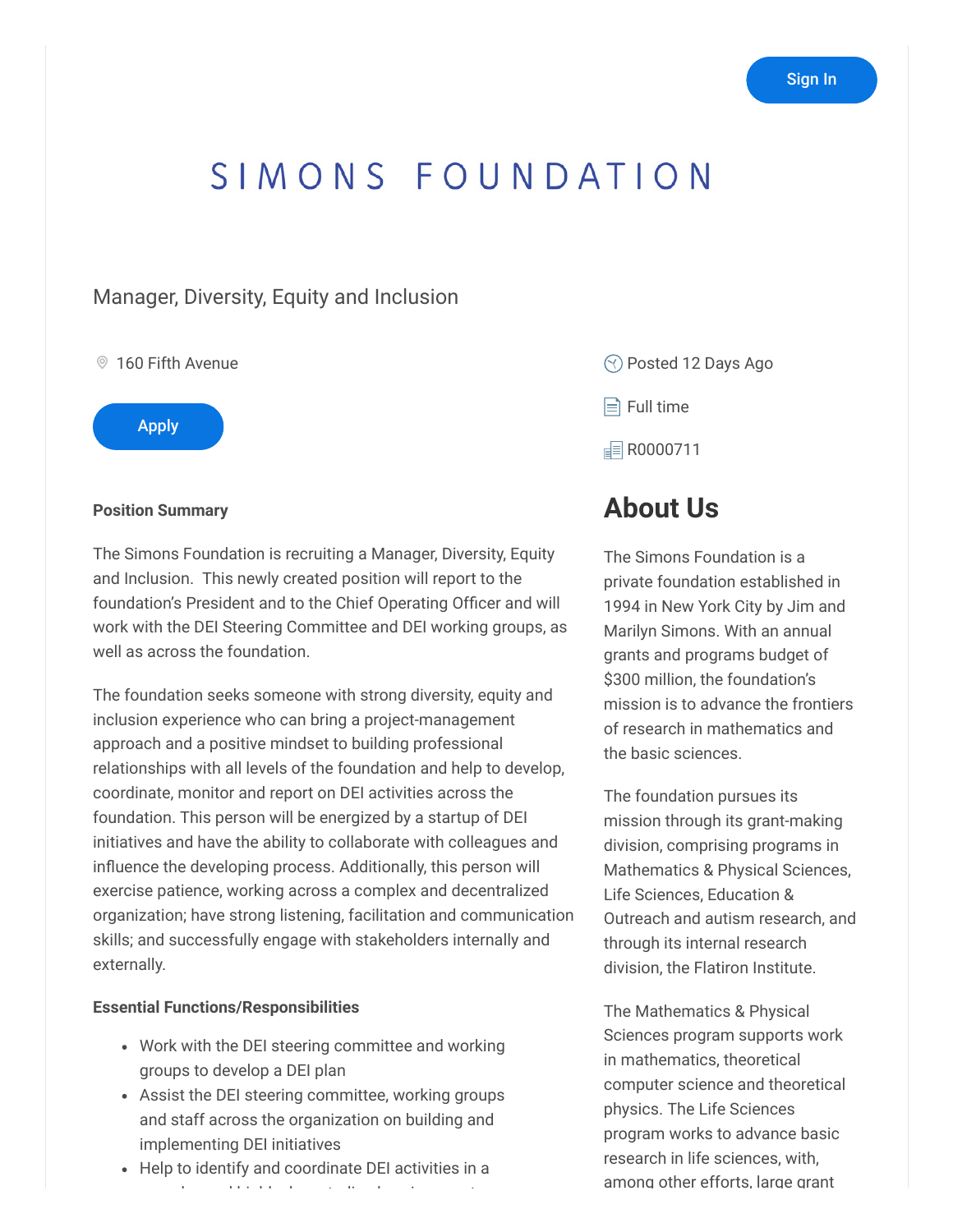complex and highly decentralized environment, collaborating with staff across the organization involved in diversity and inclusion initiatives, as well as the DEI steering committee and working groups

- Develop the communication flow, information exchange and alignment of various DEI efforts across the foundation
- Work with the communications team to develop effective communication and outreach approaches, and help to identify internal and external engagement opportunities
- Collaborate on setting priorities and building internal support for DEI initiatives
- Work with the steering committee and working groups to develop a basis for measuring effectiveness and impact of DEI initiatives

#### **Minimum Qualifications**

#### **Education**

- Bachelor's degree
- Master's or higher degree in a relevant field is preferred

#### **Experience**

- Five or more years of experience with diversity, equity and inclusion work
- Five or more years of project management experience
- Experience with the development of DEI communications plans, including key messaging, value propositions, etc.

#### **Related Skills & Other Requirements**

- Proven track record in initiating and successfully managing and leading projects according to outlined scope, budget and timeline
- Exceptional interpersonal skills and ability to build strong professional relationships across multiple internal and external stakeholder groups
- Strong administrative and organizational skills with attention to detail and ability to balance and prioritize workload under deadlines and multiple commitments
- Excellent writing, communication and facilitation skills
- Comfort working independently as well as part of a

a o g ot e e o ts, a ge g a t programs in ocean ecology and in the origins of life.

The Simons Foundation Autism Research Initiative (SFARI) is a campaign that aims to improve the understanding, diagnosis and treatment of autism by funding innovative research of the highest quality and relevance. SFARI also supports the editorially independent autism research news site Spectrum.

In 2016, the foundation launched the Flatiron Institute (FI), a multidisciplinary institute whose mission is to advance scientific re search through computational met hods, including data analysis, modeling and simulation. The FI hosts scientists and collaborating expert programmers who work to create, deploy and support new state-of-the-art computational methods.

Outreach & Education supports and promotes scientific literacy in society generally. Specifically, the program supports the nonprofit Math for America and the independent science news site, Quanta Magazine. This program's Science Sandbox initiative seeks to unlock scientific thinking in all people, so that science becomes a more integral part of culture.

#### **SALARY AND BENEFITS**

In addition to competitive salaries, the Simons Foundation provides employees with an outstanding benefits package.

## **SIMONS FOUNDATION'S DIVERSITY COMMITMENT**

Many of the greatest ideas and